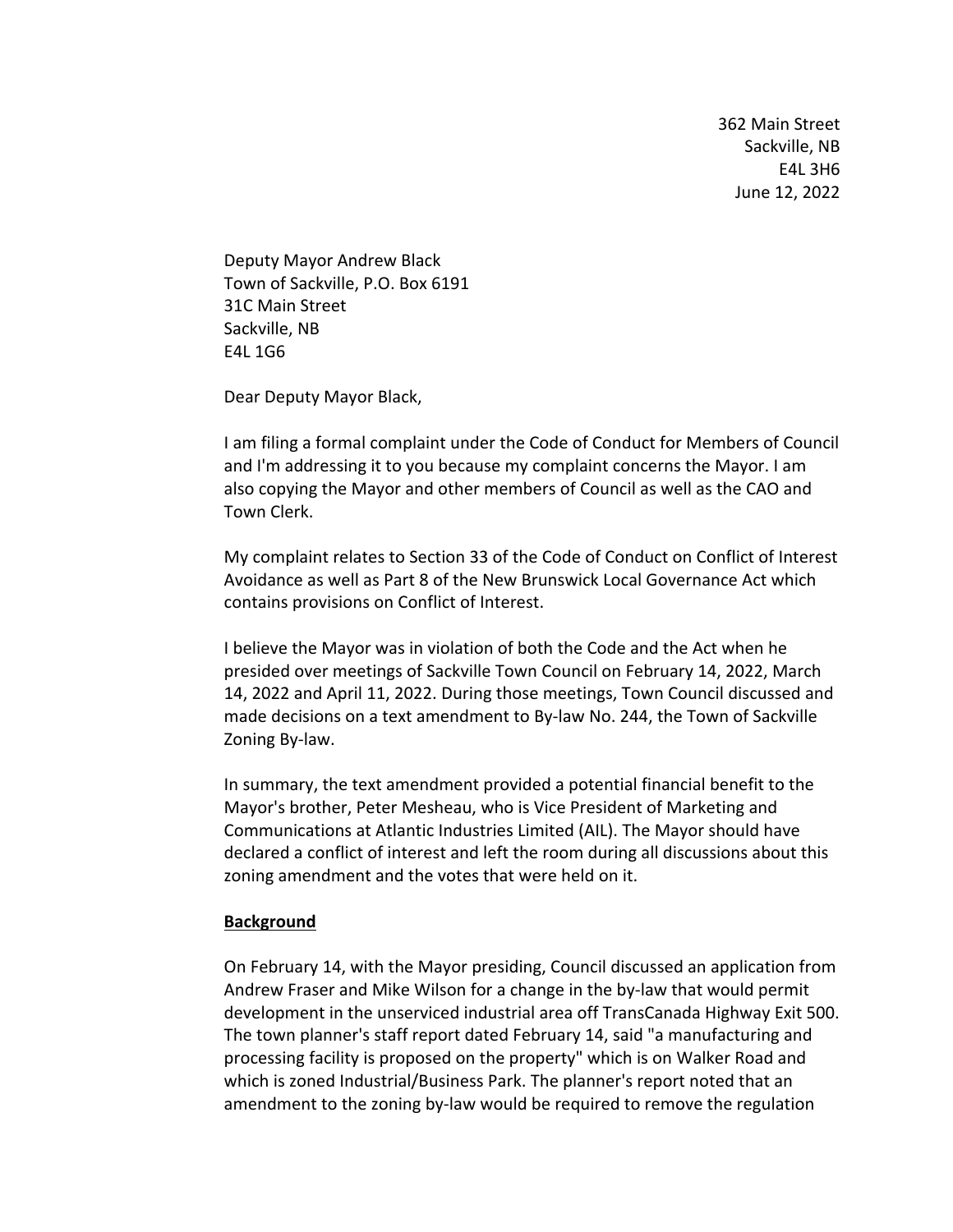stating ALL industrial development must connect to Town water and sewer services. It added: "As municipal services are not available in this area, this clause limits industrial development within the Town. To allow industrial development in the Walker Road industrial park a text amendment is necessary to modify the requirement that ALL industrial development must be on municipal water and sewer, and only impose this requirement where services are available to connect to."

Mike Wilson is the Chief Executive Officer of the AIL Group of Companies and Atlantic Industries Limited (AIL) is part of that group. As mentioned above, the Mayor's brother serves as Vice President of Marketing and Communications at AIL. It has since become public knowledge that AIL is planning to build and operate a plastic pipe manufacturing plant and storage facility on the Walker Road site, which would not be possible without passage of the zoning text amendment. If the Mayor did not know what Andrew Fraser and Mike Wilson were planning, he should have made inquiries to avoid a potential conflict of interest in case his brother's employer was proposing to develop the Walker Road site as an AIL project.

According to the minutes of the February 14 Town Council meeting, Council passed the following motion with the Mayor presiding:

#22-014 MOVED BY DEPUTY MAYOR ANDREW BLACK AND SECONDED BY COUNCILLOR SABINE DIETZ THAT WHEREAS COUNCIL HAS CONSIDERED AN APPLICATION FROM ANDREW FRASER AND MIKE WILSON TO AMEND BY-LAW 244, THE "TOWN OF SACKVILLE ZONING BY-LAW" BY CHANGING THE REQUIREMENT THAT ALL PERMITTED INDUSTRIAL USES ARE REQUIRED TO CONNECT TO MUNICIPAL SERVICES TO ALLOW DEVELOPMENT IN THE UNSERVICED INDUSTRIAL AREA OFF EXIT 500; BE IT RESOLVED THAT THE COUNCIL OF THE TOWN OF SACKVILLE DIRECTS THAT THE APPROPRIATE BY-LAW BE PREPARED TO AMEND BY-LAW NO 244, THE TOWN OF SACKVILLE ZONING BY-LAW AS IT PERTAINS TO THE ABOVE NOTED CHANGE; THAT THE PROPOSED BY-LAW BE REFERRED TO THE SOUTHEAST PLANNING REVIEW AND ADJUSTMENT COMMITTEE FOR THEIR VIEWS; THAT THE NOTICE OF INTENTION REQUIREMENTS OF THE COMMUNITY PLANNING ACT BE FULFILLED WITH RESPECT TO THE PROPOSED AMENDMENTS,

AND SETS THE REGULAR COUNCIL MEETING OF MARCH 14TH, 2022, IN THE COUNCIL CHAMBERS AT THE TOWN HALL, 31 MAIN STREET, 2ND FLOOR, SACKVILLE NB AS THE DATE, TIME AND PLACE FOR THE PUBLIC HEARING OF CONSIDERATION OF OBJECTIONS TO THE PROPOSED BY-LAW. MOTION CARRIED.

At the Town Council meeting on March 14, the Mayor again presided over discussions about the zoning text amendment. No members of the public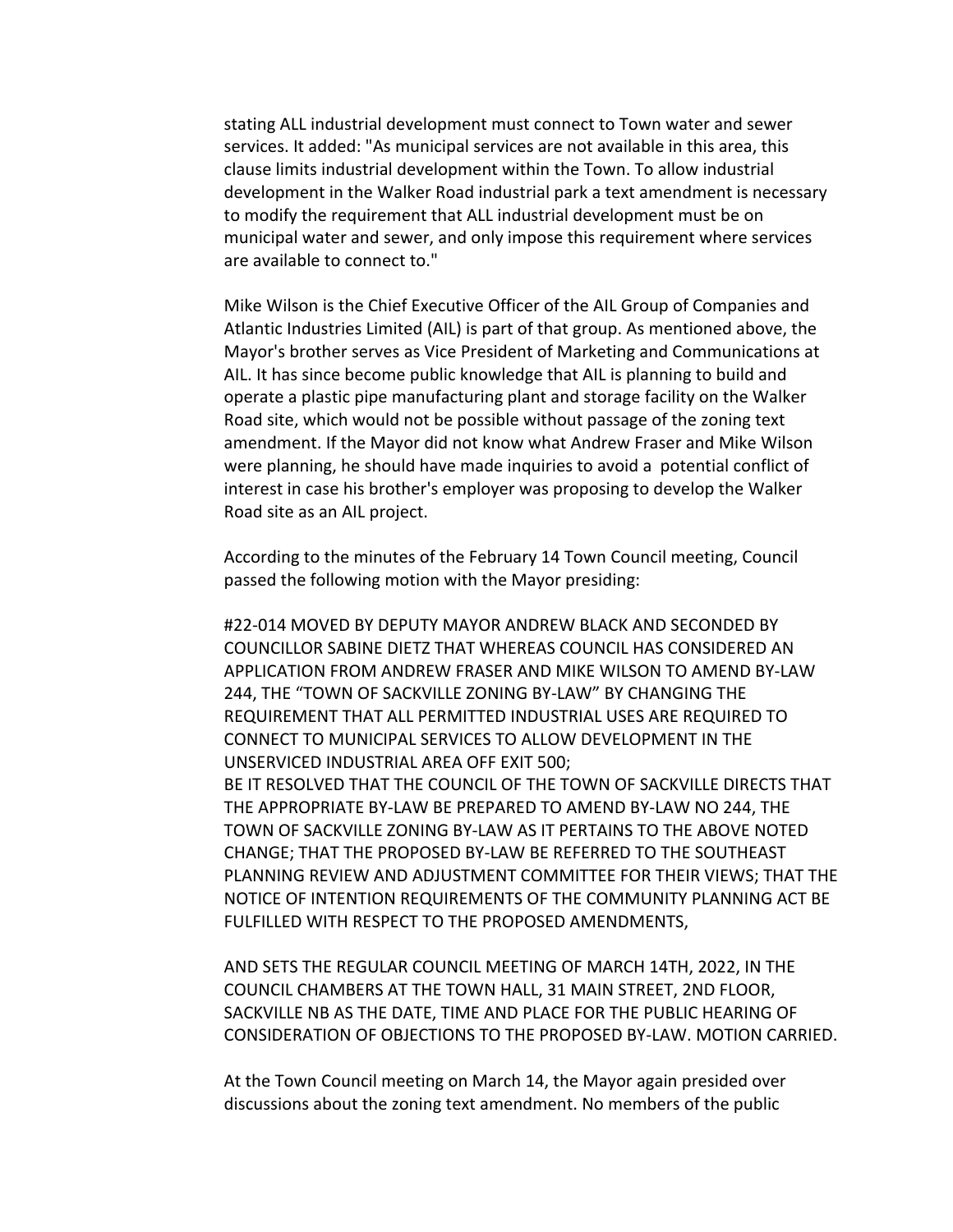showed up for the public hearing on that date as a notice for it on the Town's website referred to it as a zoning change with no details about the proposed manufacturing and storage facility. According to the minutes, Council passed the following motion:

#22-050 MOVED BY DEPUTY MAYOR ANDREW BLACK AND SECONDED BY COUNCILLOR MATT ESTABROOKS THAT COUNCIL GIVE FIRST READING IN NAME ONLY TO BY-LAW NO. 244-M A BY-LAW TO AMEND BY-LAW NO. 244 THE TOWN OF SACKVILLE ZONING BY-LAW. MOTION CARRIED.

At the Town Council meeting of April 11, the Mayor again presided as Town Council voted on second and third readings giving final approval to By-law No. 244-M to amend the zoning by-law clearing the way for development in the unserviced industrial area including the proposed AIL pipe factory.

## **Legal rules**

Section 33 of Town Council's Code of Conduct states:

## **CONFLICT OF INTEREST AVOIDANCE**

33. Members are committed to making decisions impartially and in the best interests of the Town and recognize the importance of fully observing the requirements of the Local Governance Act, with regard to the disclosure and avoidance of conflicts of interest.

Part 8 of New Brunswick's **LOCAL GOVERNANCE ACT** includes:

Section **87**(1) which defines "family associate" as (a) spouse or common-law partner, (b) child, (c) parent or, (d) sibling.

Section **89**(1) which says, in effect, that a member of council has a conflict of interest when a family associate would benefit financially from a matter before council.

Section **91**(5) which requires members of council with such a conflict to disclose it and "immediately withdraw from the meeting room while the matter is under consideration or put to a vote."

# **Mayor's response**

During the Town Council meeting on June 7, 2022, the Mayor declared he was not in a conflict of interest. His made his declaration during the public question period in response to my question about how he would respond to those who believed he was. Since he did not say why he was not in a conflict, I e-mailed him later to ask why. I published his response on my news website in a story on June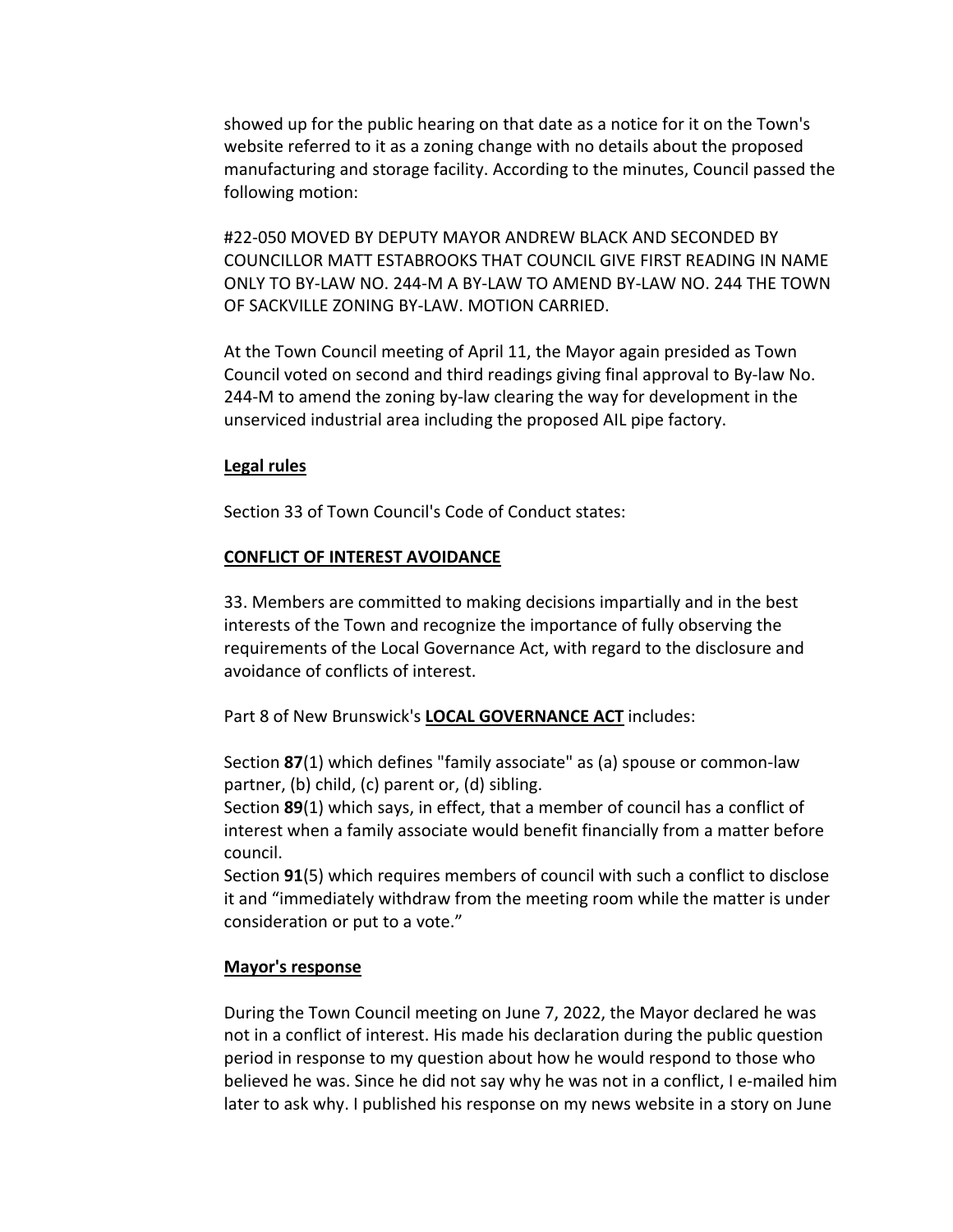10 under the headline: "Sackville mayor denies any conflict of interest over AIL pipe factory."

Here is the Mayor's full response in italics:

*Council considered a text amendment to the zoning by-law, which applied to all industrial zoned properties in the town and not an individual property or variety of properties owned by any particular company. This is why I provided the response I did at the meeting Tuesday evening, where I stated that I am not in a conflict of interest.*

The Local Governance Act is clear that if a family associate (sibling in this case) stands to benefit financially from a matter before Council, a Council member must declare a conflict of interest and leave the room when that matter is discussed and voted on. Although the information was not disclosed publicly at the time, the only applicants seeking the zoning change were clearing the way for an AIL plastic pipe factory on Walker Road and the Mayor's brother is Vice President of Marketing and Communications at AIL.

## **Non-disclosure implications**

If the Mayor had declared a conflict of interest, as he should have, members of the media and public would have learned that the zoning text amendment was directly related to a manufacturing project being planned by AIL, the company that employed the Mayor's brother. The applicants requested the text amendment because they knew that the AIL project could not go ahead without it. Sackville residents, who later wrote letters and made public presentations to the Mayor and Council expressing alarm about the AIL pipe factory would have had an opportunity to know about and appear at the required public hearing on March 14 to register their concerns before Council gave first reading and began the process of voting on the text amendment.

The Mayor's failure to declare a conflict when he should have and the Town's website notice of the public hearing, which mentioned nothing about a manufacturing proposal for the area, had the effect of depriving residents of an opportunity to attend the public hearing. It was only when they saw the site being cleared of trees that residents began to ask questions and learn what was going on, but again, this was only after Council had passed the text amendment and it had been registered in the Westmorland Registry Office.

The Mayor's failure to declare his conflict of interest was an element in the nondisclosure of information that accompanied Council's discussion of the zoning change and the voting process that it followed. Throughout, the zoning change appeared to be little more than a minor adjustment to allow development in the